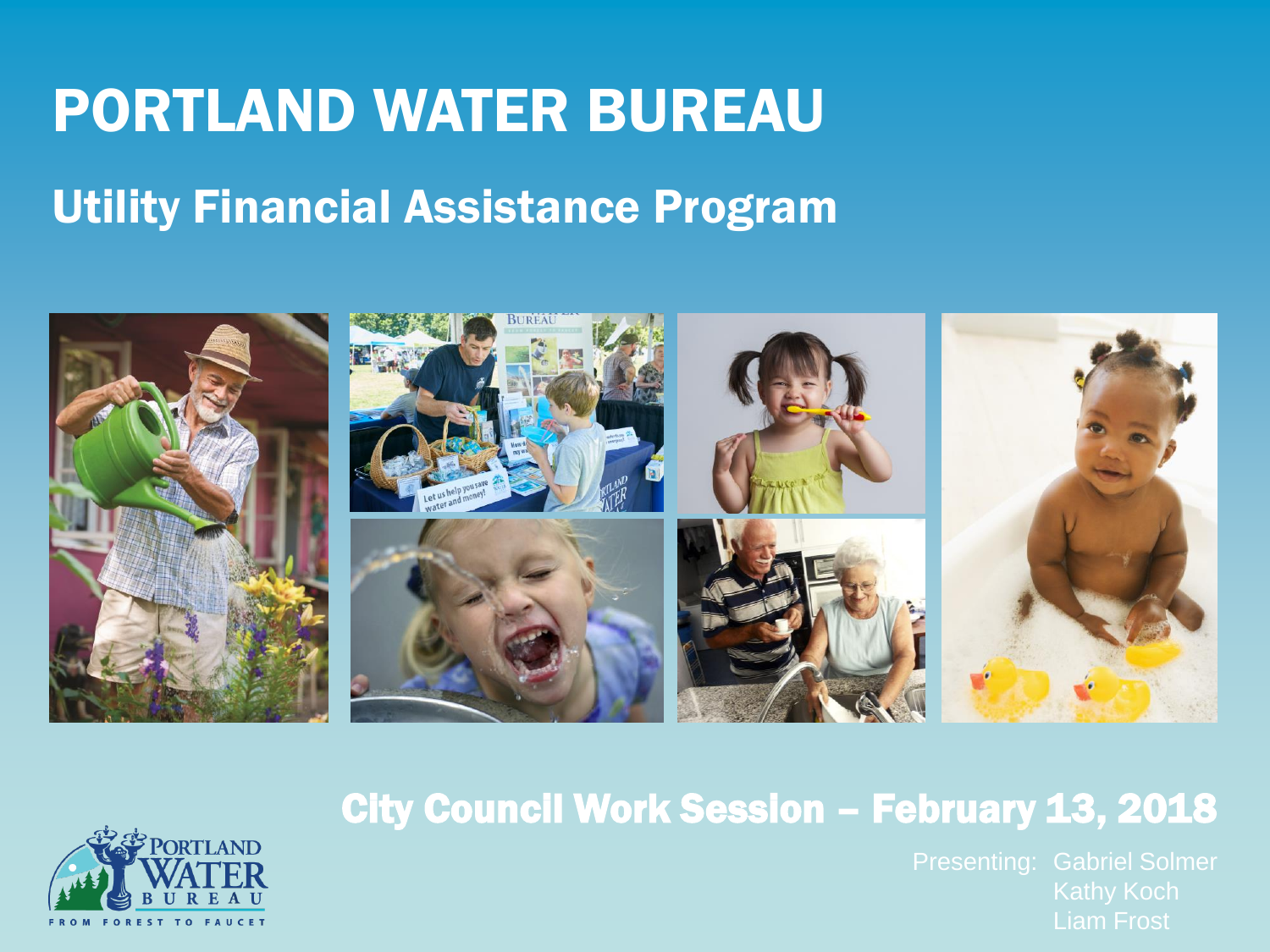## Low-Income Services Presentation

- 1. Program History
- 2. Current Services
- 3. Current Need
- 4. Meeting the Challenge
- 5. Proposed Enhancements
- 6. Next Steps

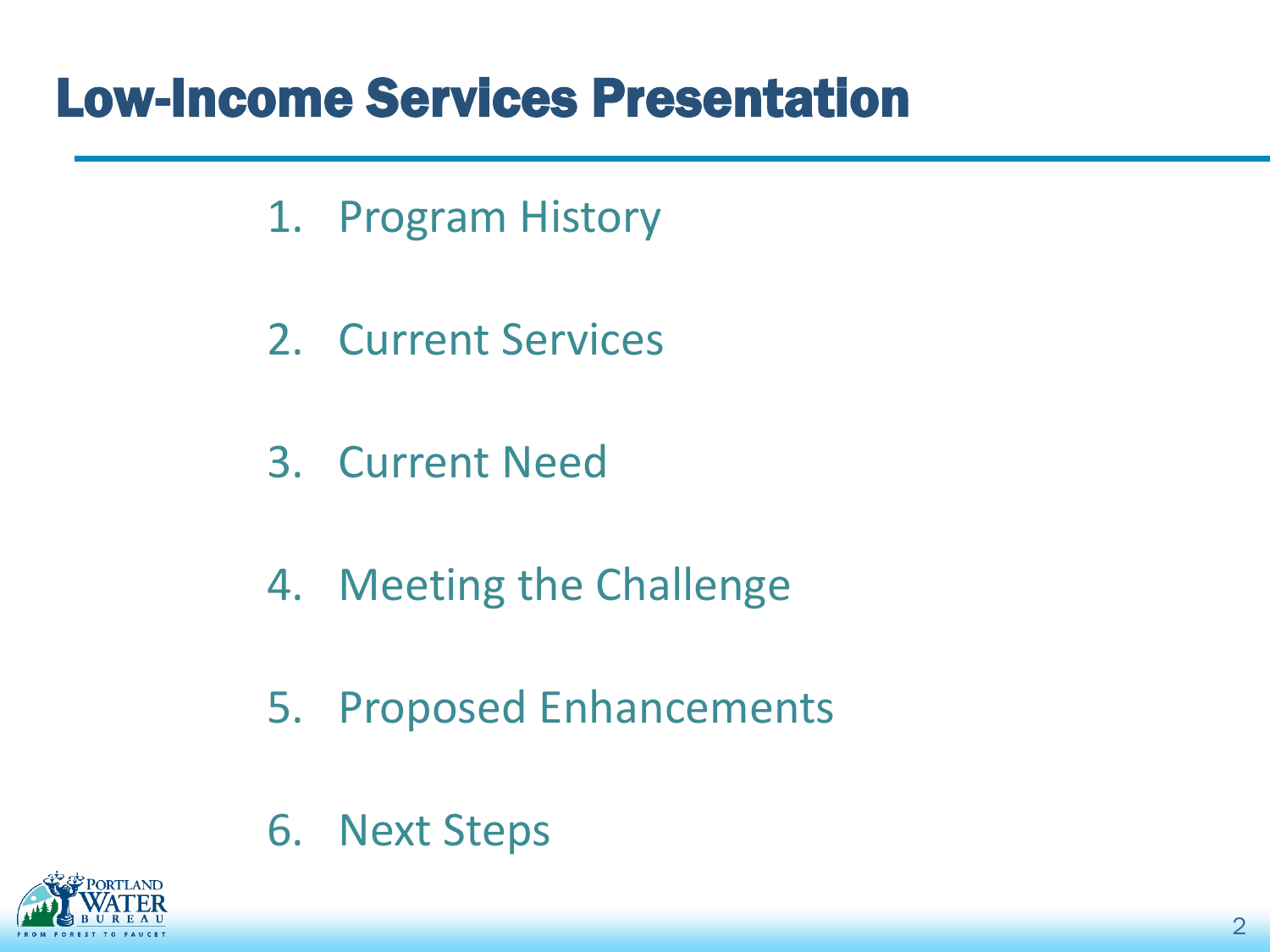# Low-Income Services History

| 1994 | Low-Income Program Approved by City Council      |
|------|--------------------------------------------------|
| 1996 | Discount Increase – 25% of Typical Bill          |
| 2004 | Crisis Voucher Increase – \$75 to \$150 Annually |
| 2007 | <b>Utility Safety Net Program Launched</b>       |
| 2009 | Discount Increase – 50% of Typical Bill          |
| 2016 | <b>Program Upgrades</b>                          |

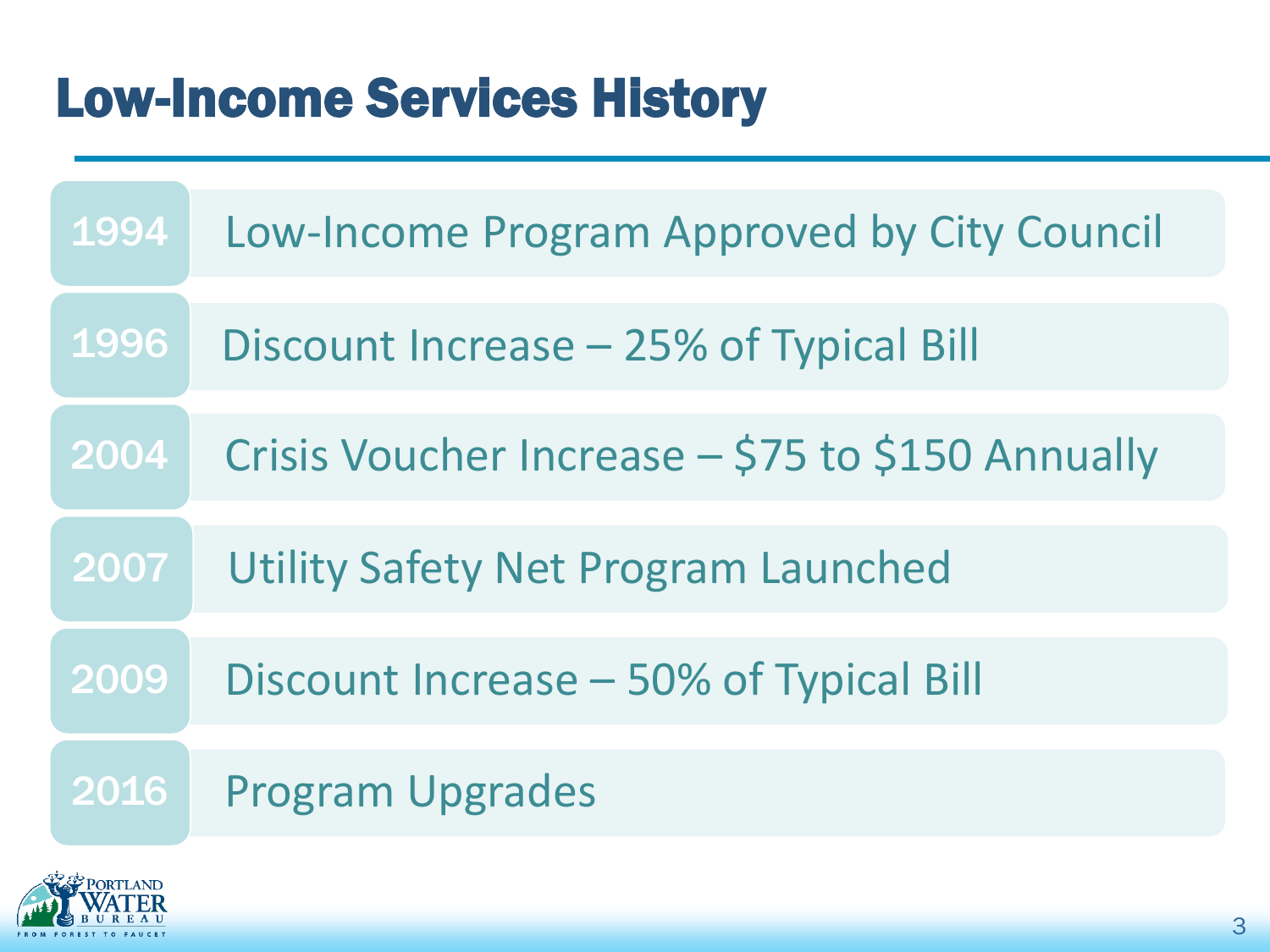# Current Services

- Bill Discount (6,600)
- Flexible Bill Pay (85,000)
- Crisis Assistance (2,400)
- Fixture Repair & Replacement (80)
- Utility Safety Net Program (115)
- Free Water Conservation Kits (380)

**FINANCIAL ASSISTANCE FOR Sewer, Stormwater** and Water Services

**Need help paying** your utility bill?









**The City of Portland** offers assistance to qualifying customers



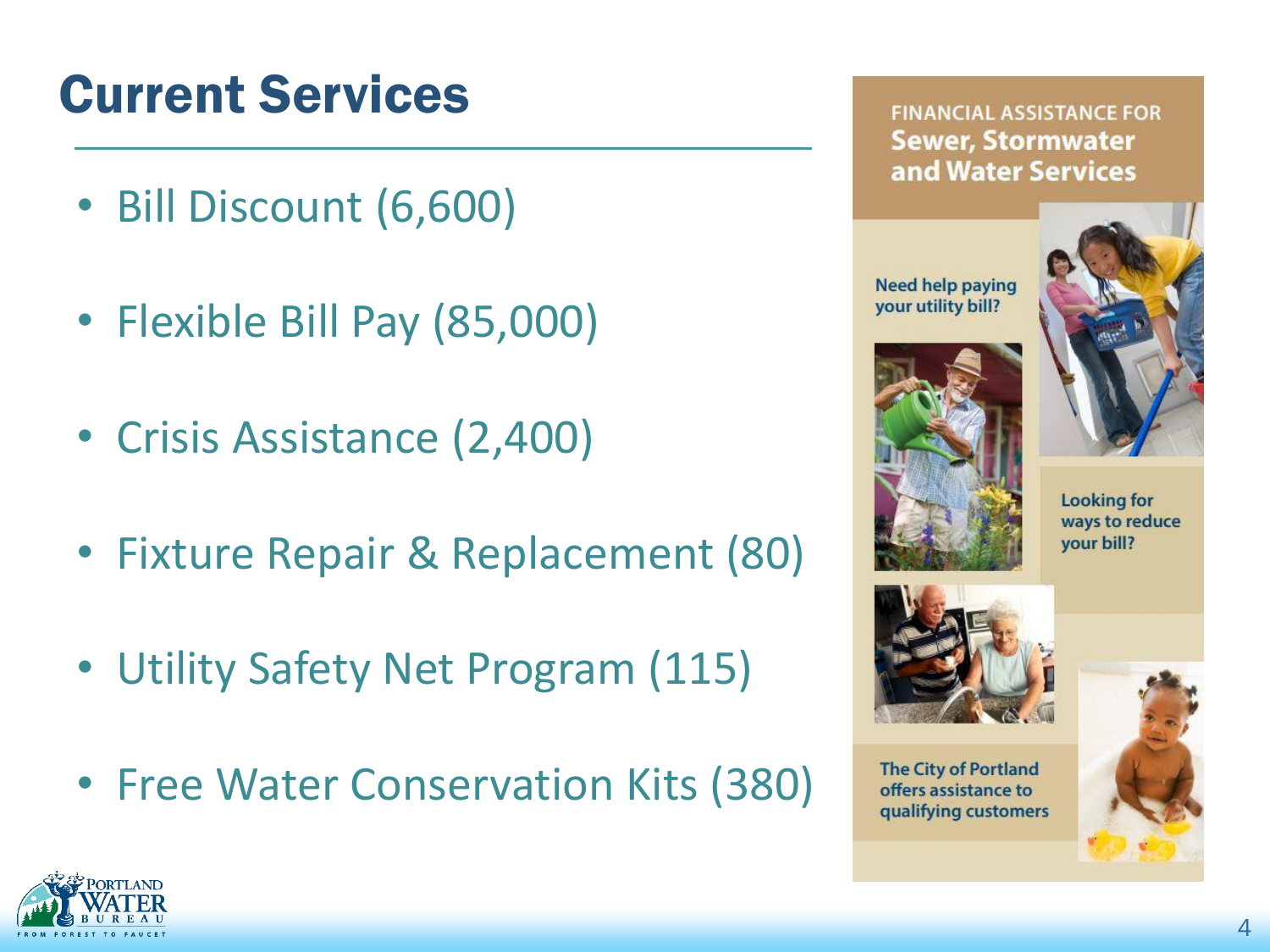"The challenge for utilities today is threefold: earn enough revenue to repair broken pipes, keep water affordable for the poor, and do so while selling less of their product."

Brett Walton, *Circle of Blue* (Natural Resources Non-Profit Media Group)

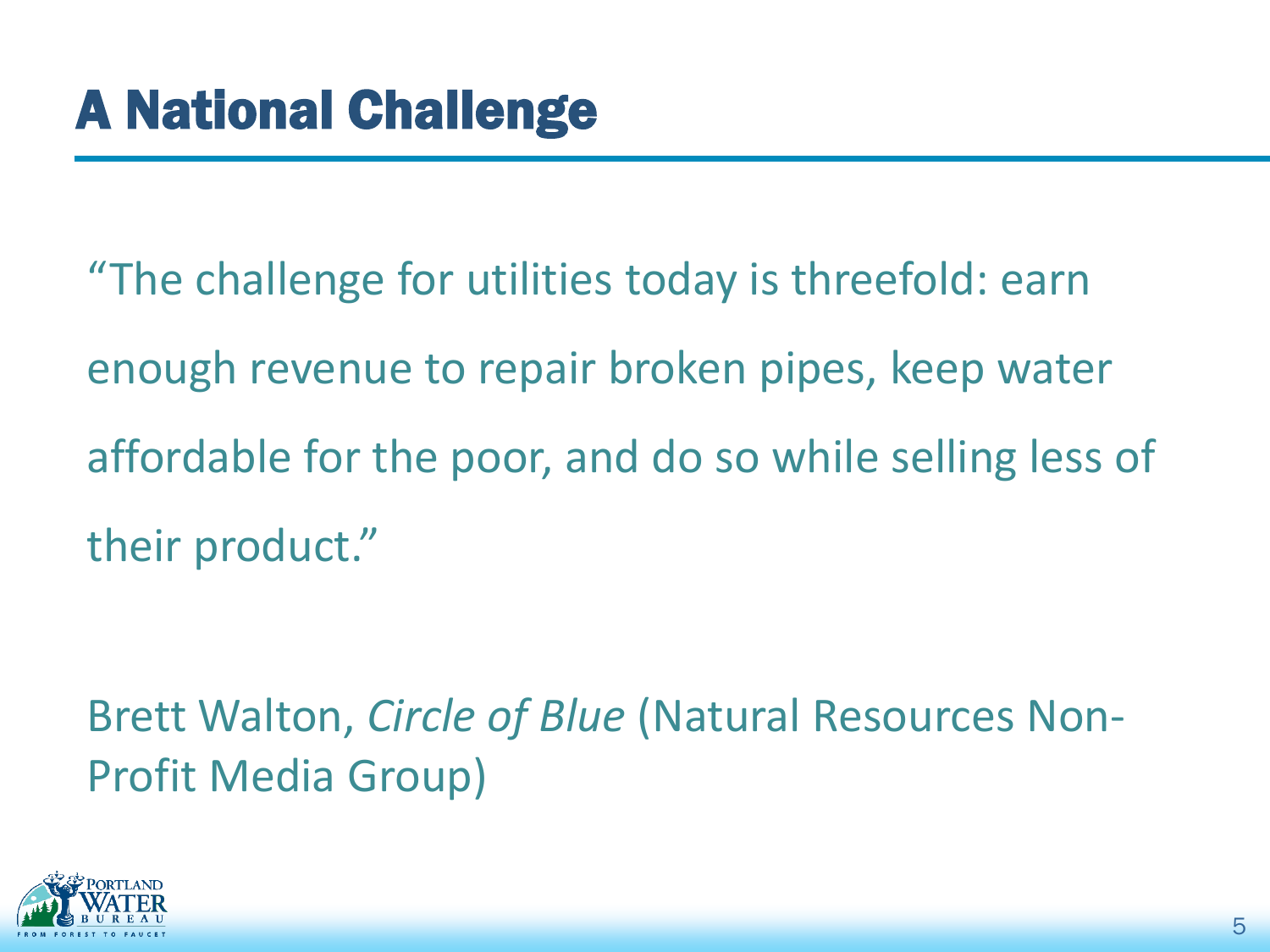# Our Challenge: A Changing Portland

Portland Household Income Distribution



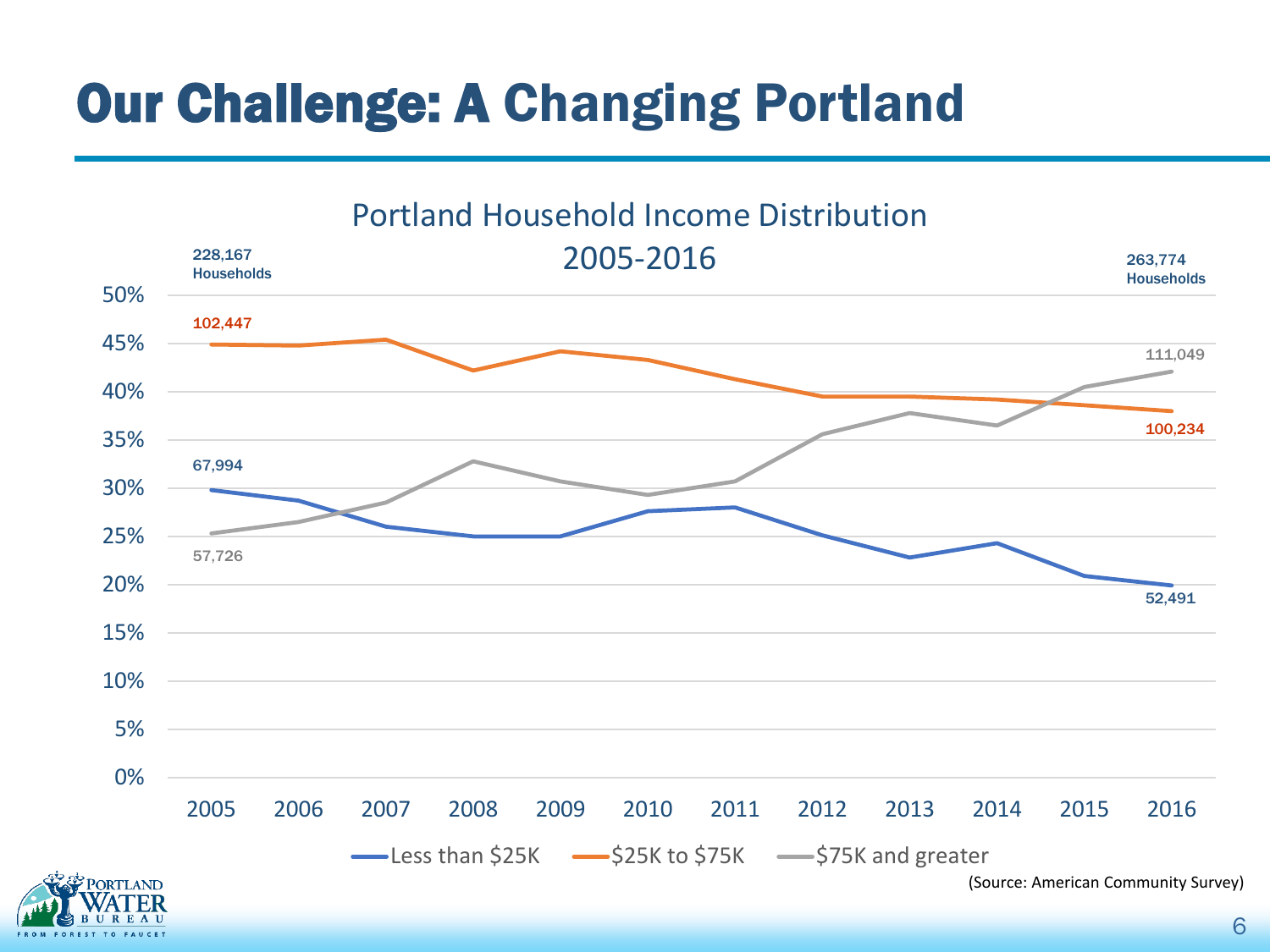# Our Challenge: An Equity Lens





<sup>(</sup>Source: American Community Survey)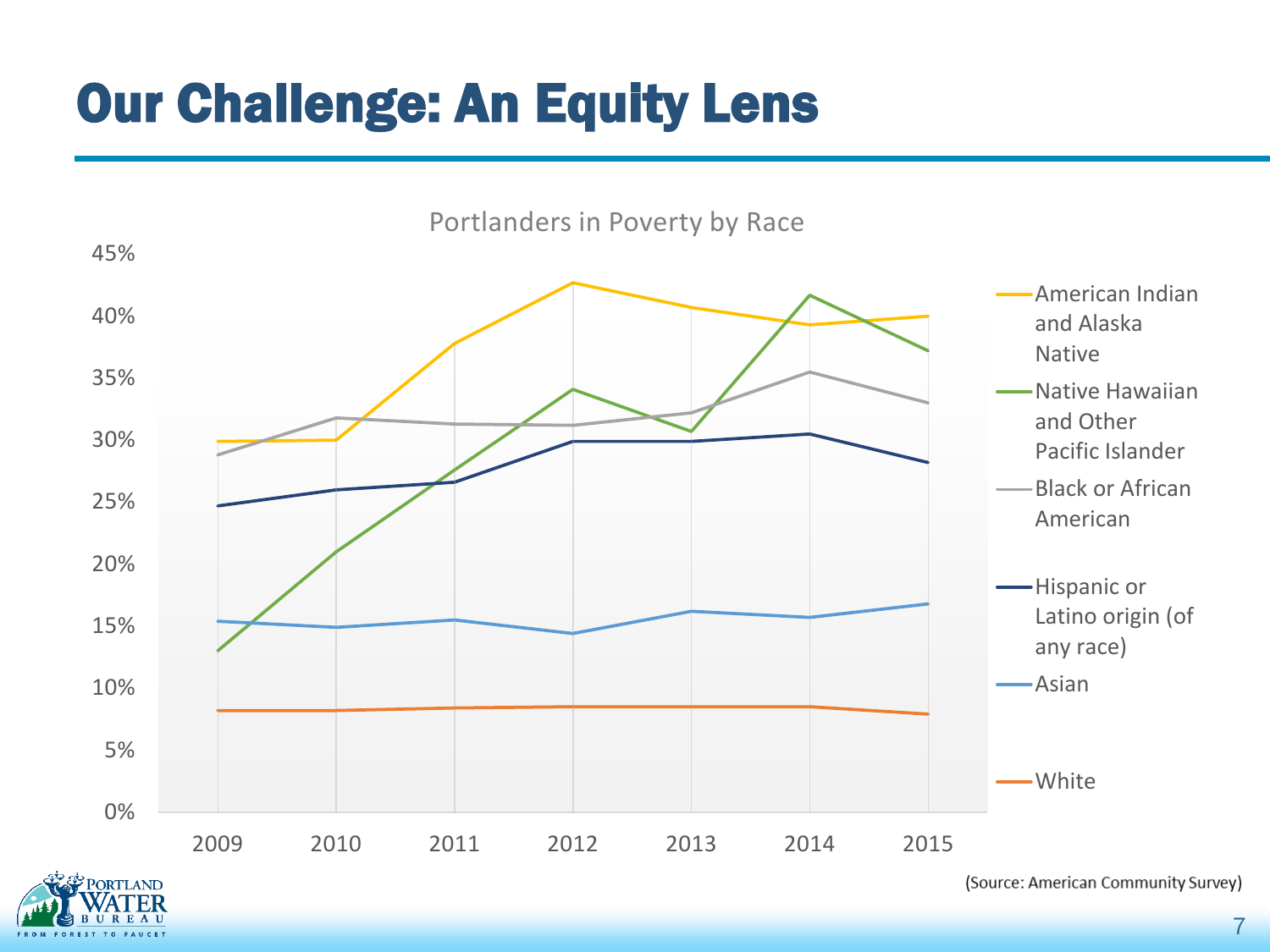## Meeting the Challenge: Proposed Enhancements

#### **Goals**

1. Target Underserved Communities and Portlanders in Need

2. Reach Customers Without Accounts/Individual **Meters** 

#### 3. Reduce Shutoffs for Low-Income Customers

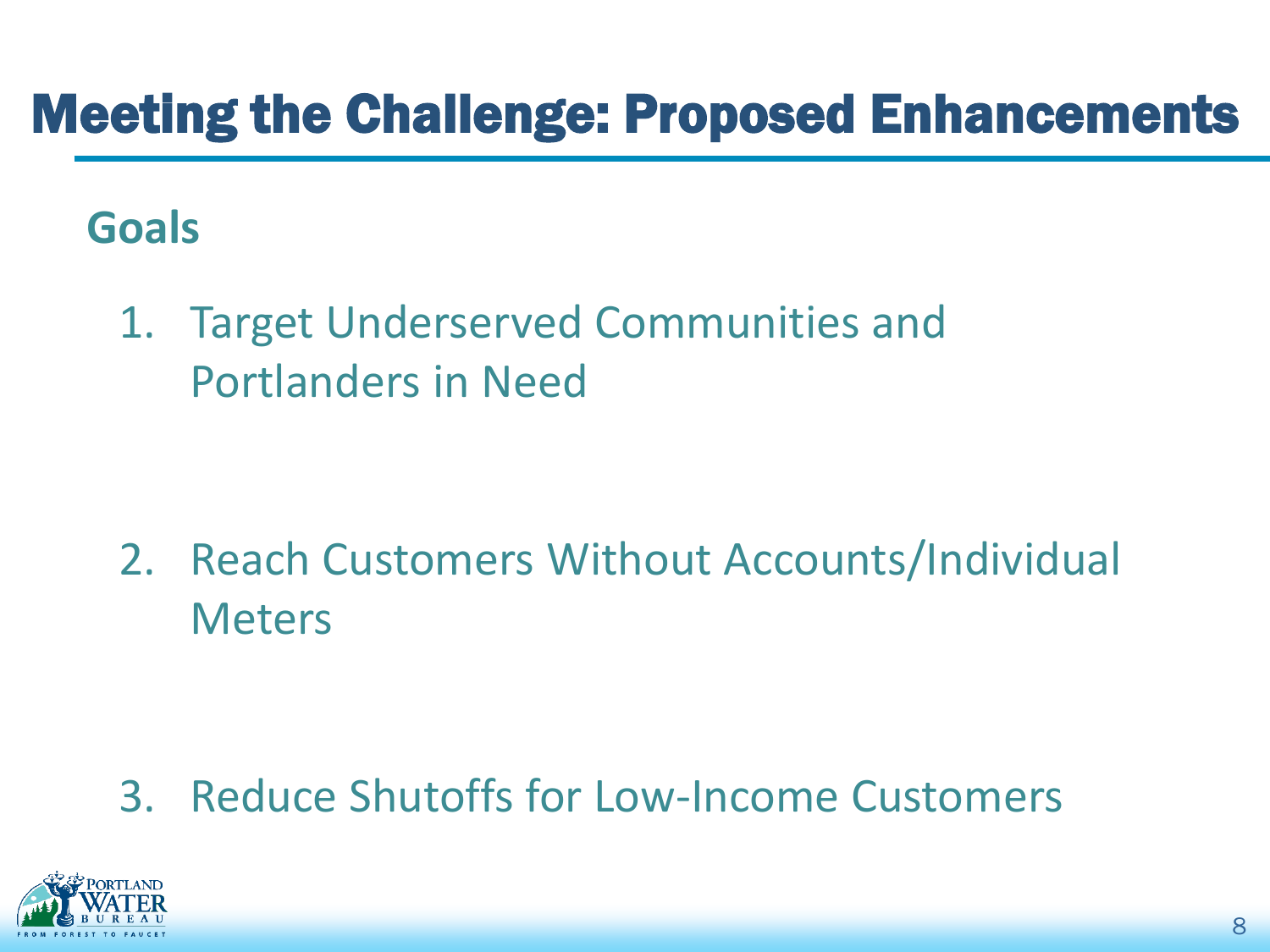# Sources of Data and Community Partners

- Multnomah County
- Home Forward
- Auditor Mary Hull Caballero
- Joint Office of Homeless Services
- Portland Housing Bureau
- Bureau of Environmental Services
- Revenue Bureau
- City Attorney
- Portland State University
- Portland General Electric
- 
- Age-Friendly Cities
- AARP
- Elders in Action
- Latino Network
- Self Enhancement Inc.
- Human Solutions
- El Programa Hispano
- IRCO Asian Family Center
- NAYA
- Impact Northwest
- Neighborhood House
- Independent Living Resources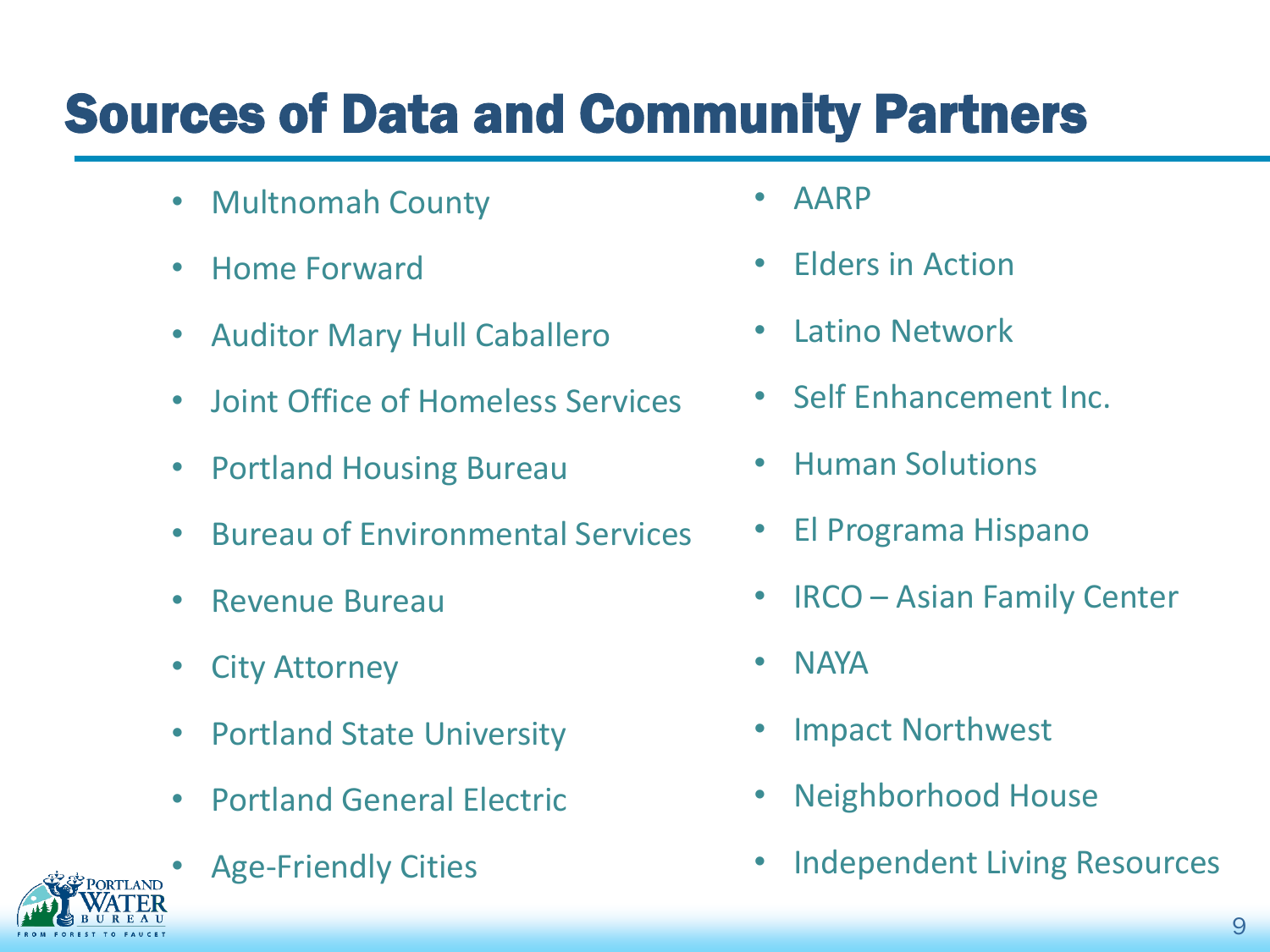# City Auditor Recommendations – Oct. 2017



- 1. Continue to study how to extend assistance to multifamily renters
- 2. Collect and use data to identify disparities and tailor outreach strategies
- 3. Focus outreach on customers most likely to be eligible
- 4. Strengthen training so that customers receive consistent information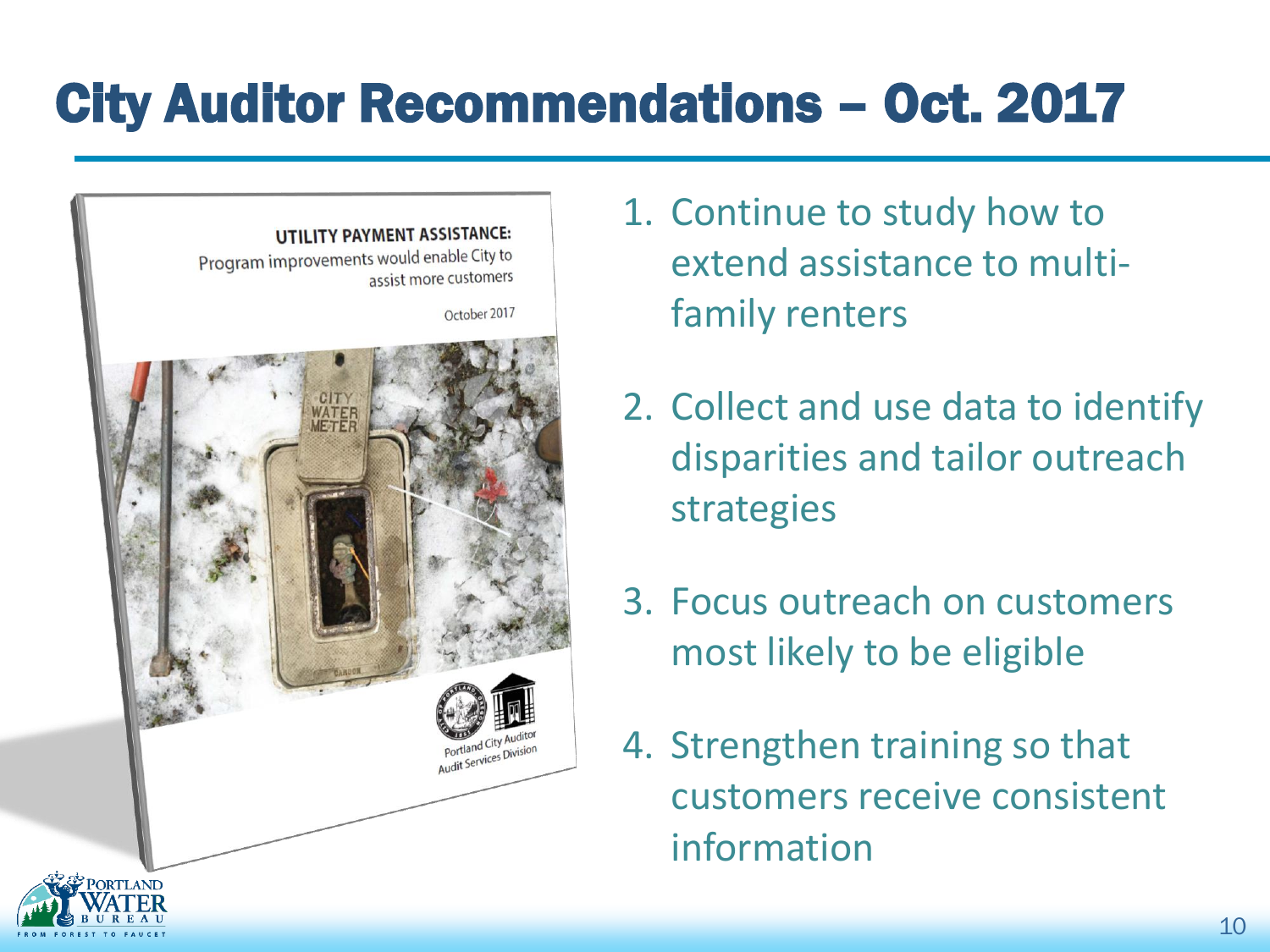# Audit Analysis - Shutoffs

Most 2015 shutoffs reconnected same day, but some customers are without water for extended periods



Source: Auditor analysis of 2015 single-family residential customer data from Customer Information System (Cayenta) queried by Revenue Bureau.

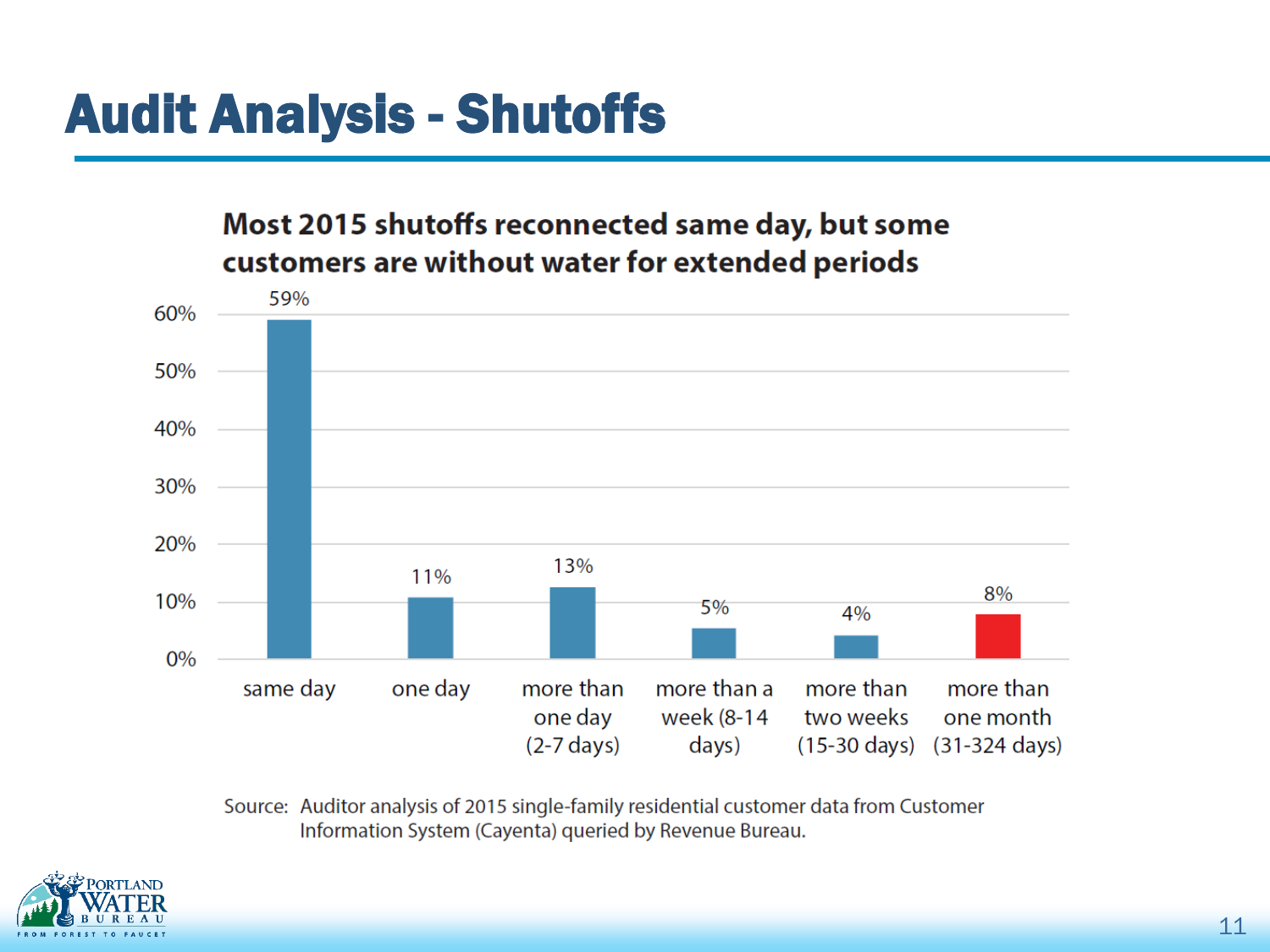#### 5 Proposed Enhancements - FY 2018 - 2019

1. Create Low-Income Services Team

2. Increase the Value of the Crisis Voucher

3. Adjust Income Guidelines to Reflect Local Incomes

4. Expanded Discount for Households in Poverty

5. Crisis Assistance for Multi-Family Renters

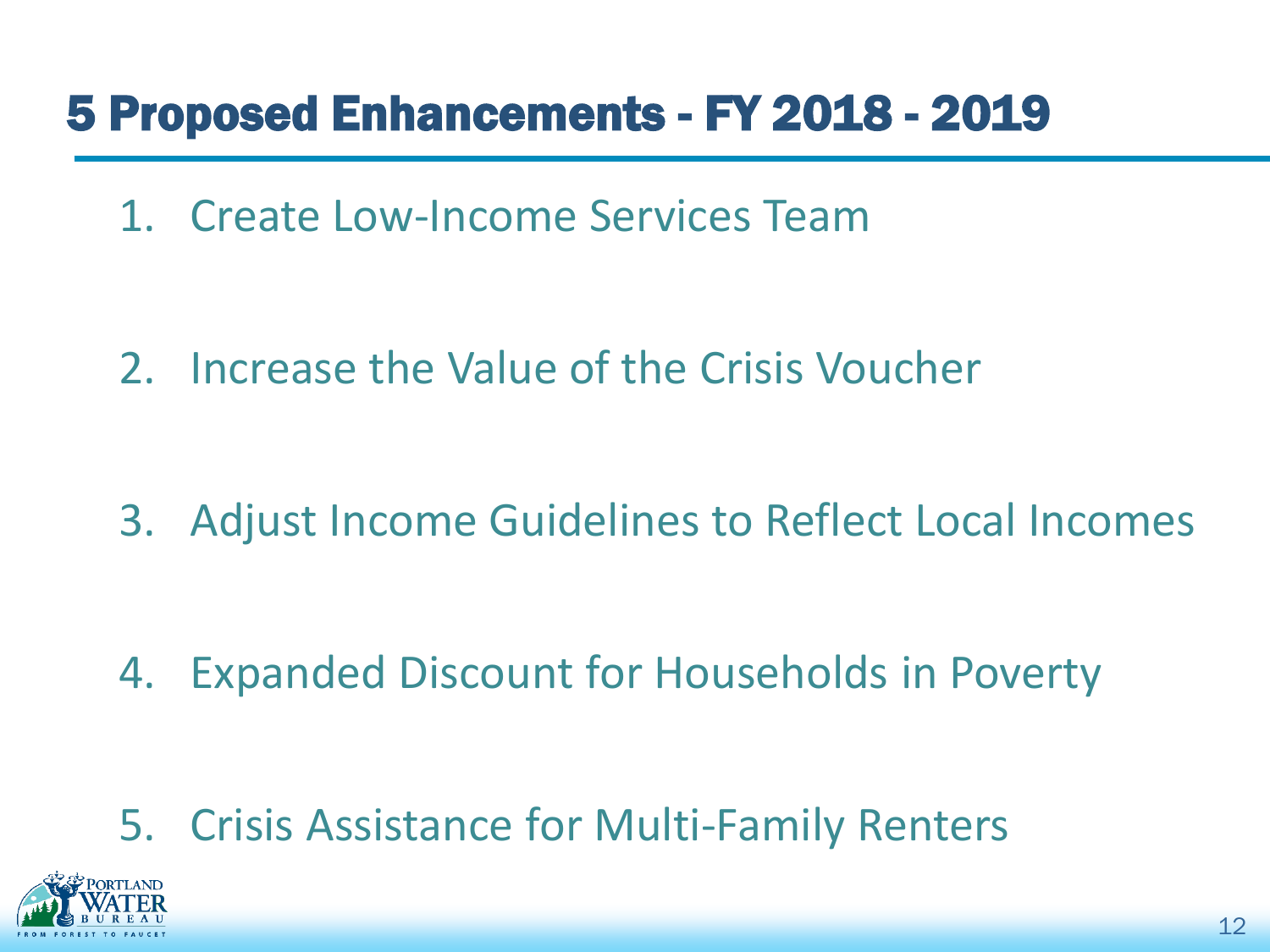# 1. Create Low-Income Services Team

- Consolidate all low-income services and hire 2 FTE
- Manage data collection and generate regular reports
- Submit policy recommendations as needed
- Provide customer service tailored to underserved communities and Portlanders in need
- Host biannual workshop trainings for service providers and other community groups

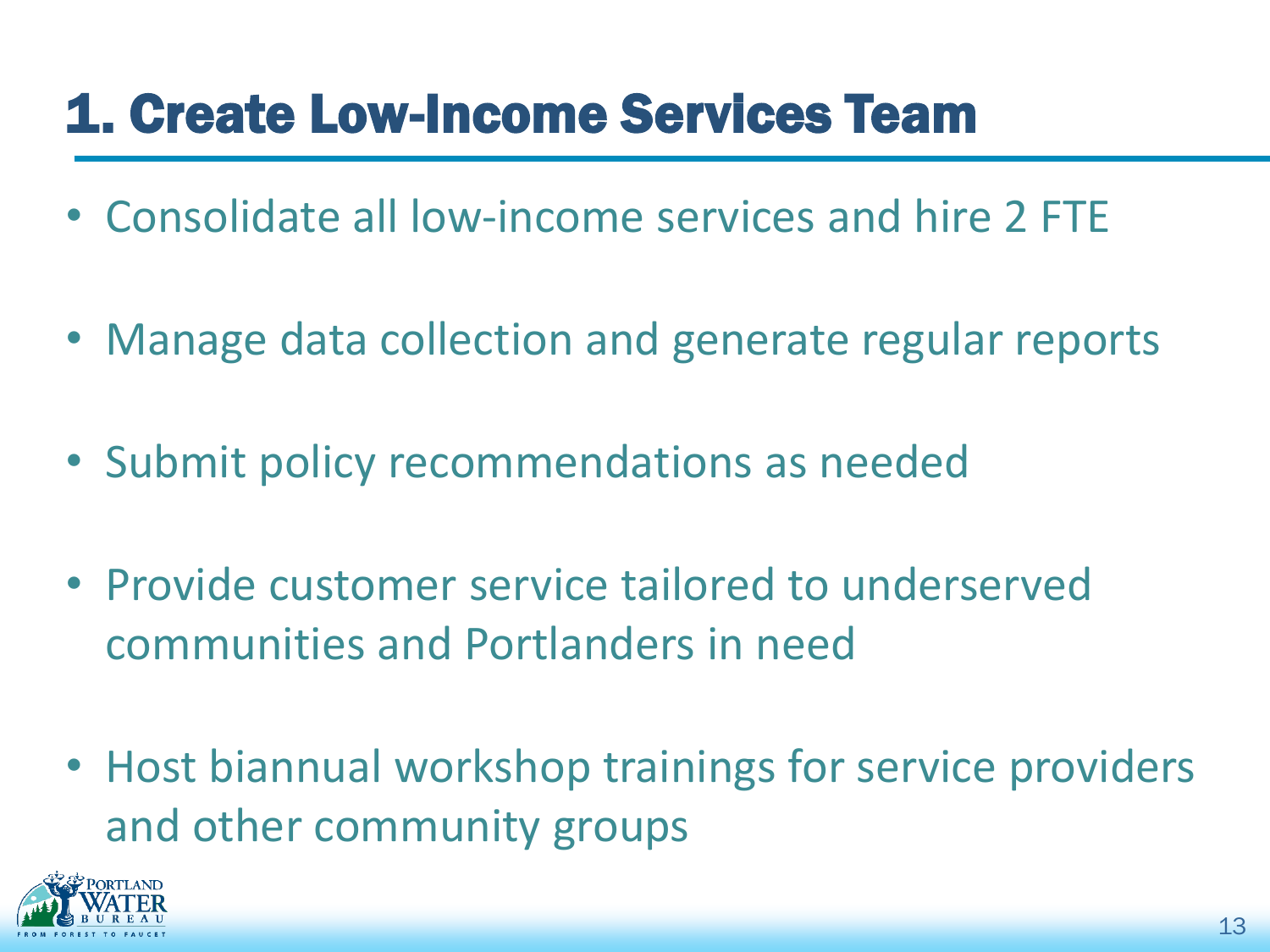# 2. Increase Value of Crisis Voucher

| <b>Crisis Voucher</b>         | <b>PWB-BES Combined</b> |
|-------------------------------|-------------------------|
| <b>Budgeted Participation</b> | 3,000 participants      |
| \$150 (current)               | \$450,000               |
| \$300 (option a)              | \$900,000               |
| \$500 (option b)              | \$1,500,000             |

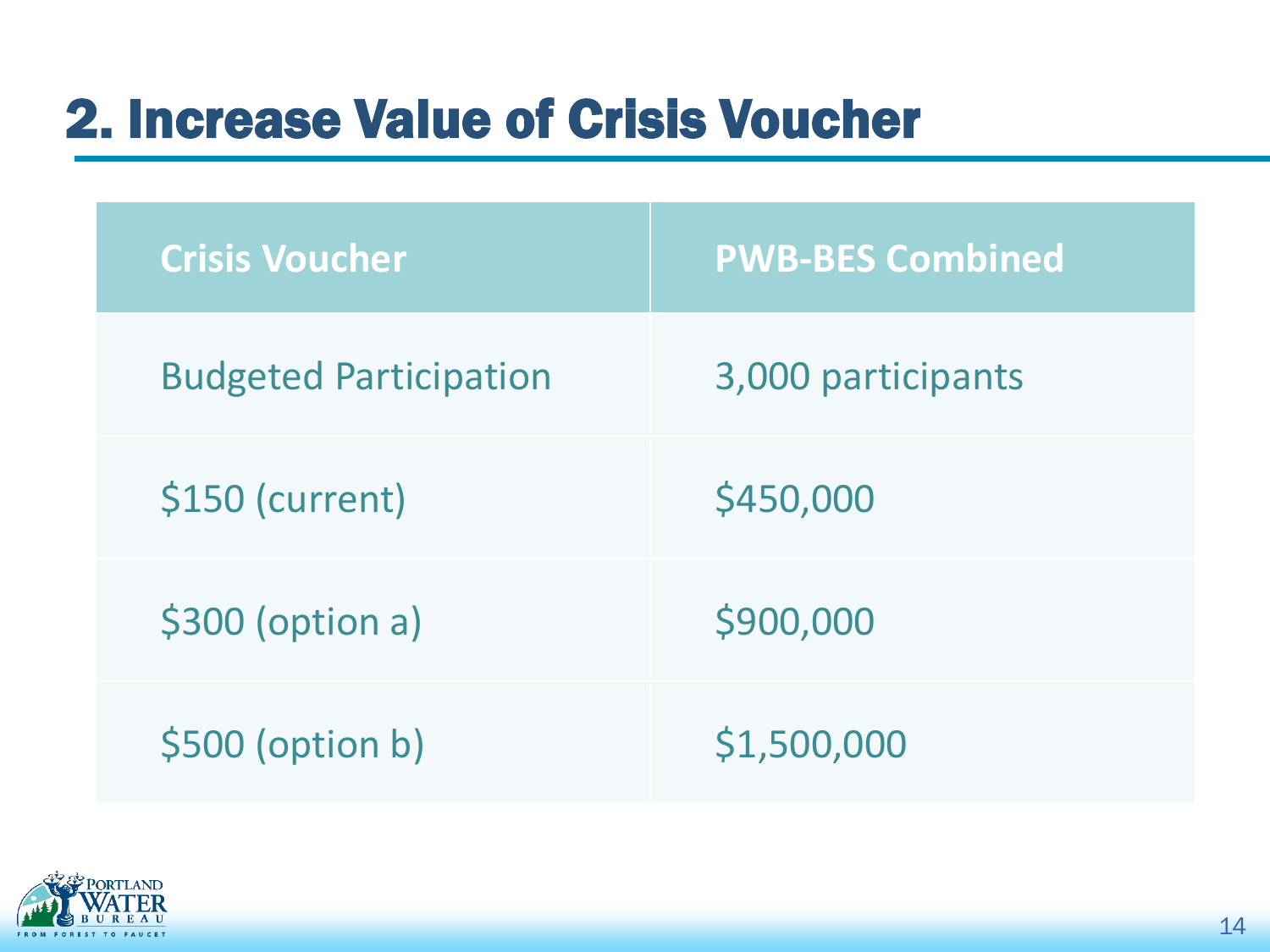# 3. Adjust Income Qualification Guidelines

• The Portland metro area does not reflect the state's income profile

- Current eligibility is based on 60% of the state median family income (MFI) - \$23,095 (1 person)
- 60% of Portland metro's MFI \$31,380 (1 person)

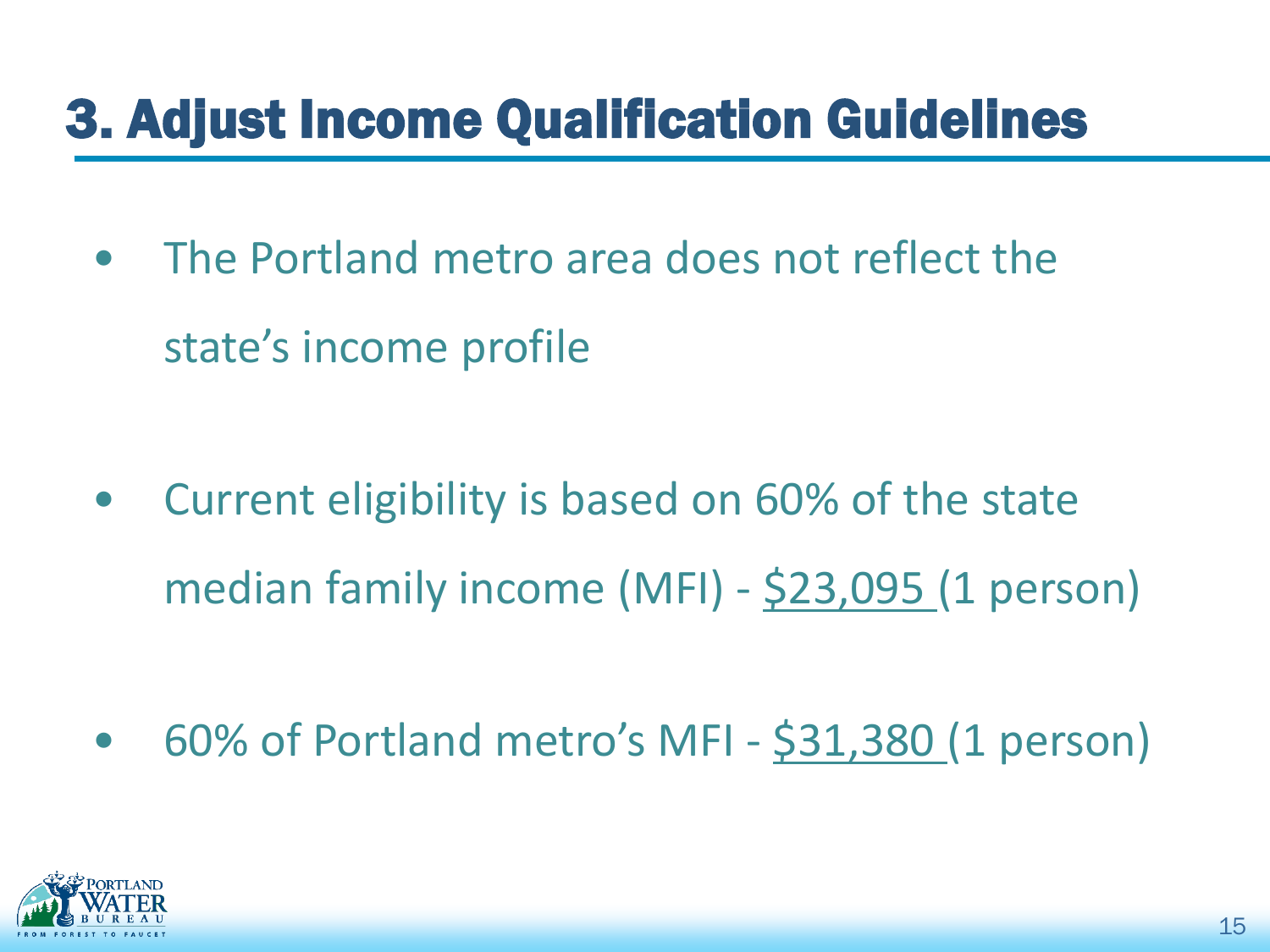# 4. Expanded Discount for Households in Poverty

For households in poverty, increase Low-Income

Discount to 80%, from 50%, of typical bill.

#### **Example**

A four-person family earning below 30% of MFI (\$22,000 annually) would pay approximately \$25 a month for water, sewer and stormwater services.

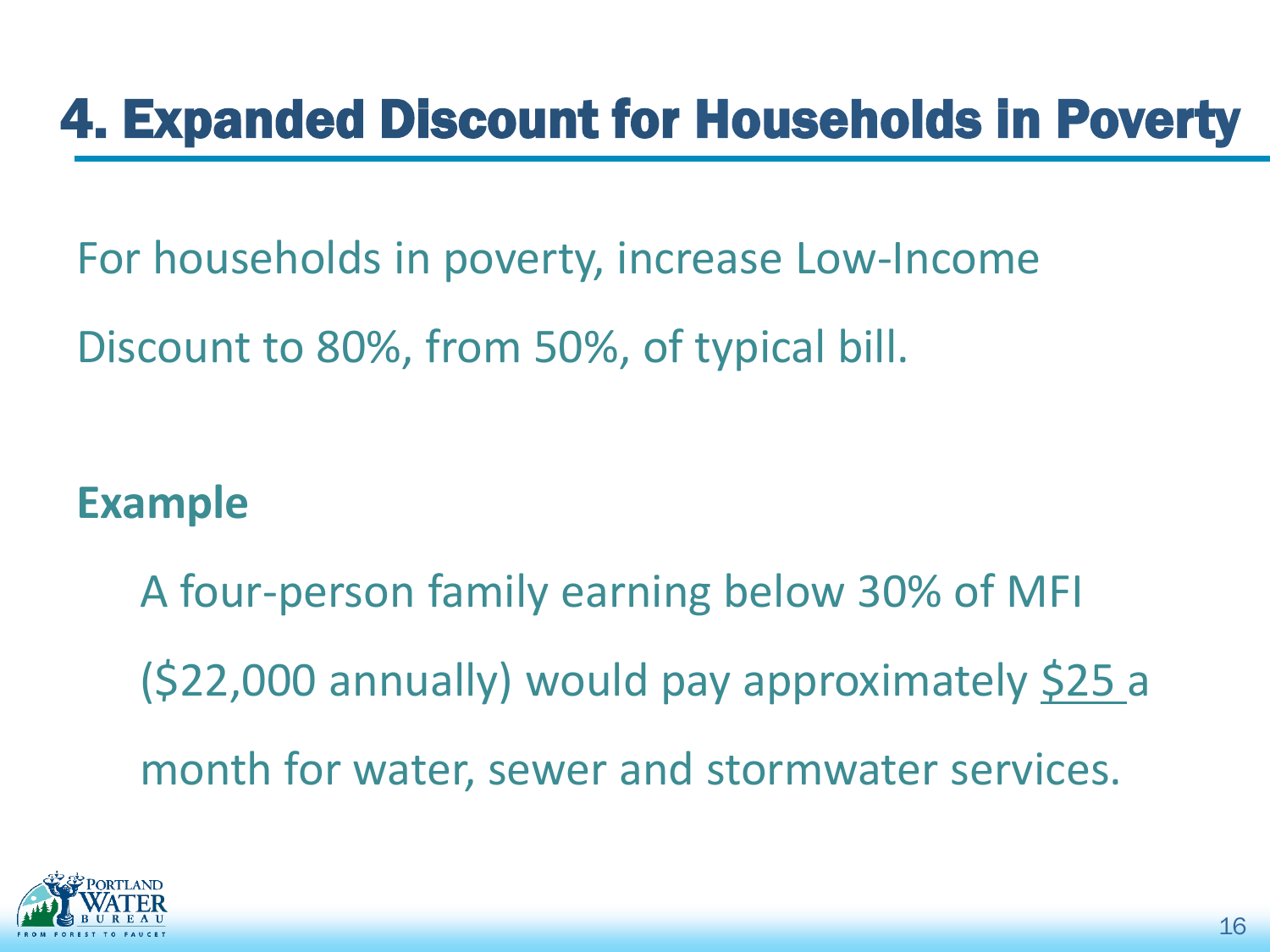#### **The Challenge**

- Assist customers without a Water Bureau account/ individual meter
- Must be consistent with City Charter and bond requirements
- Must be cost-effective
- No additional bureaucracy

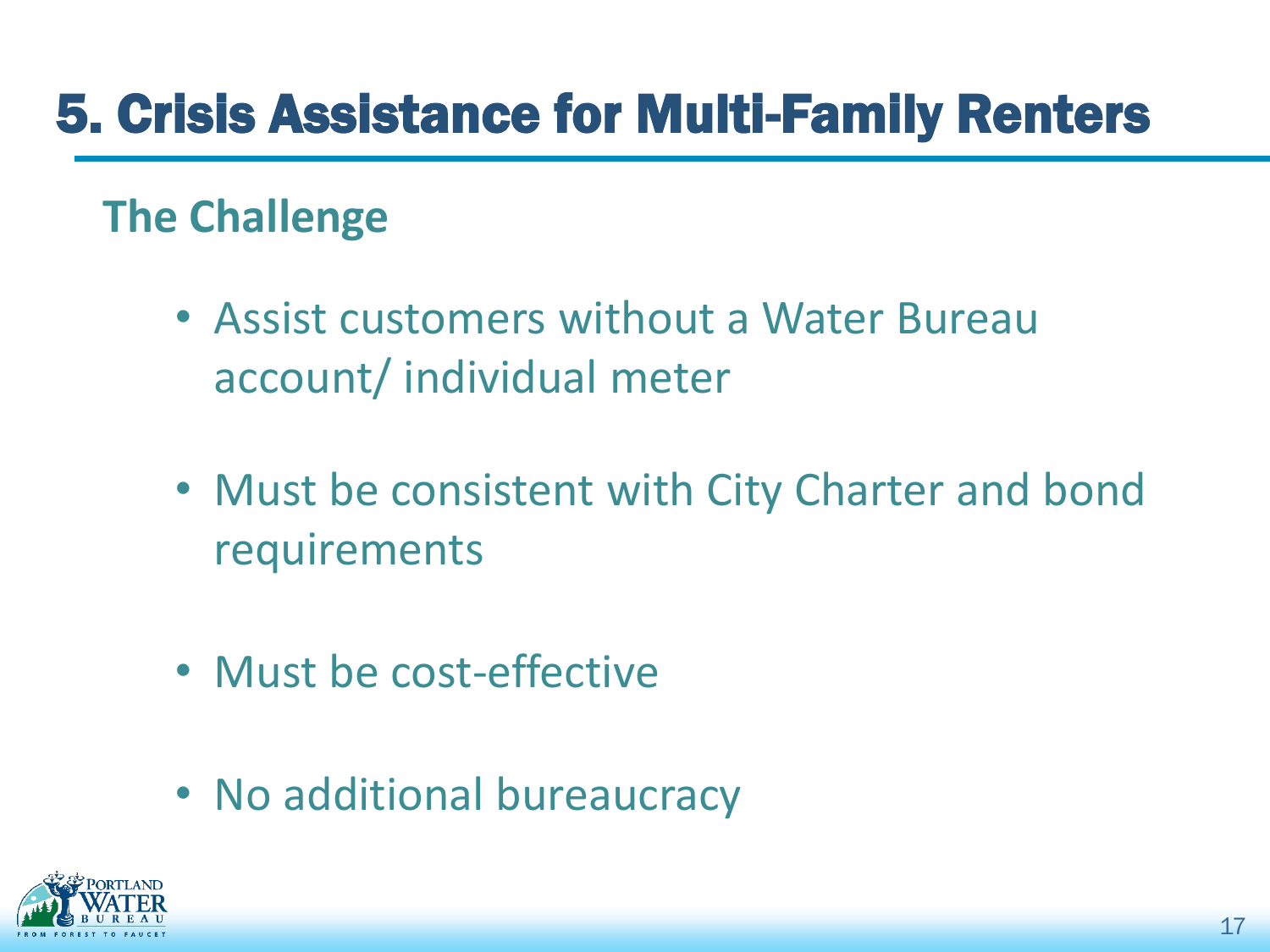**The Proposal**

Provide up to \$500 in utility crisis assistance per year by investing in a proven program

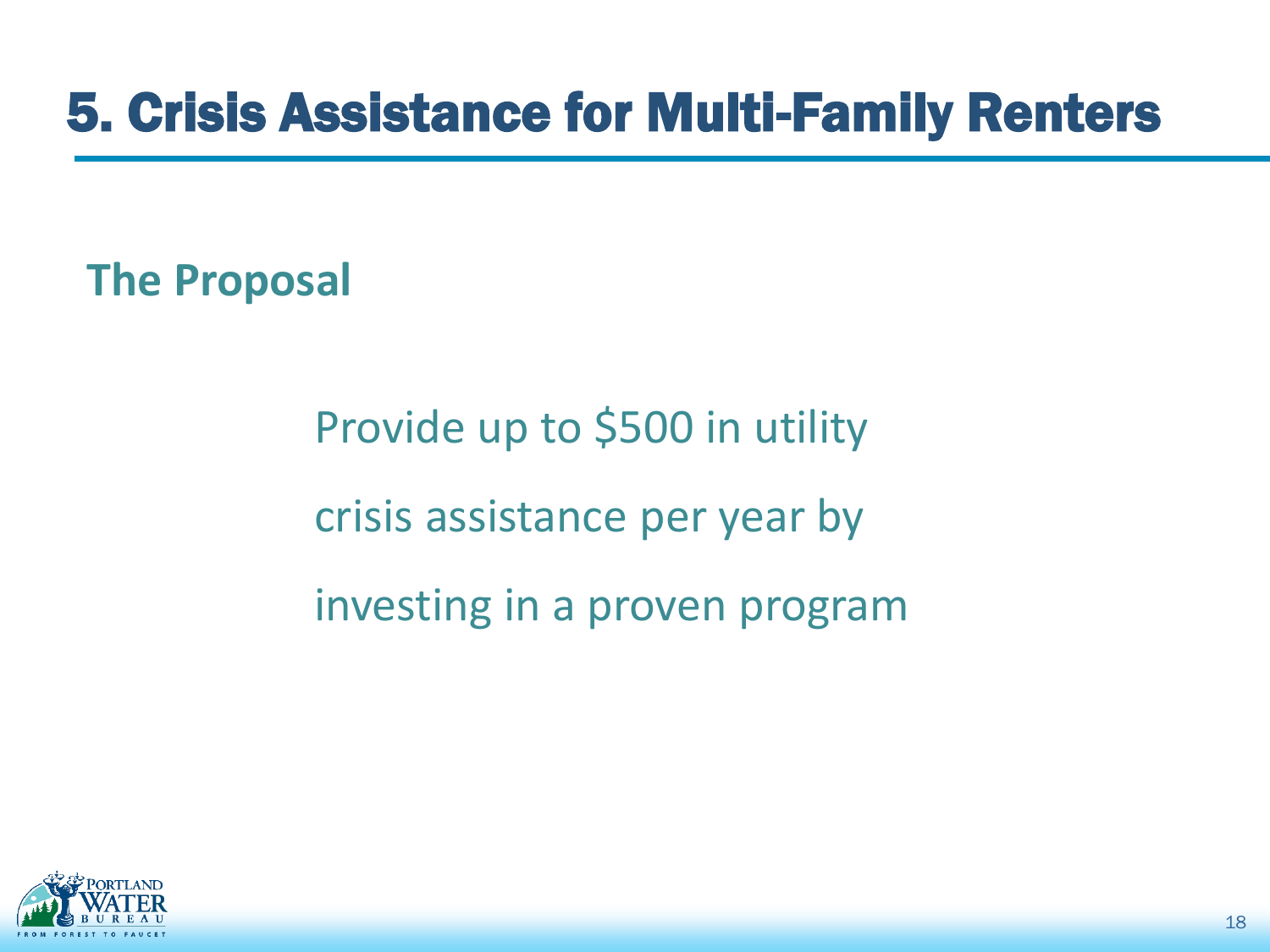| Up to \$600,000<br>(Water and BES)                              | Based on households served with eviction prevention<br>assistance in 2016 (1,200).                                 |
|-----------------------------------------------------------------|--------------------------------------------------------------------------------------------------------------------|
|                                                                 |                                                                                                                    |
| <b>Home Forward Short-Term</b><br><b>Rental Assistance Fund</b> | Jointly funded by Multnomah County and the City of<br>Portland. Current budget is approximately \$4M,<br>annually. |
|                                                                 |                                                                                                                    |
| <b>Community Organizations</b>                                  | Funding distributed to 19 organizations that<br>successfully responded to a Home Forward Request<br>for Proposals. |
|                                                                 |                                                                                                                    |
| <b>Renters in Crisis</b>                                        | Eligibility based on:<br>- Resides in an apartment<br>Income<br>- Pays utilities via rent<br>Length of tenancy     |
| <b>'ORTLAND</b>                                                 |                                                                                                                    |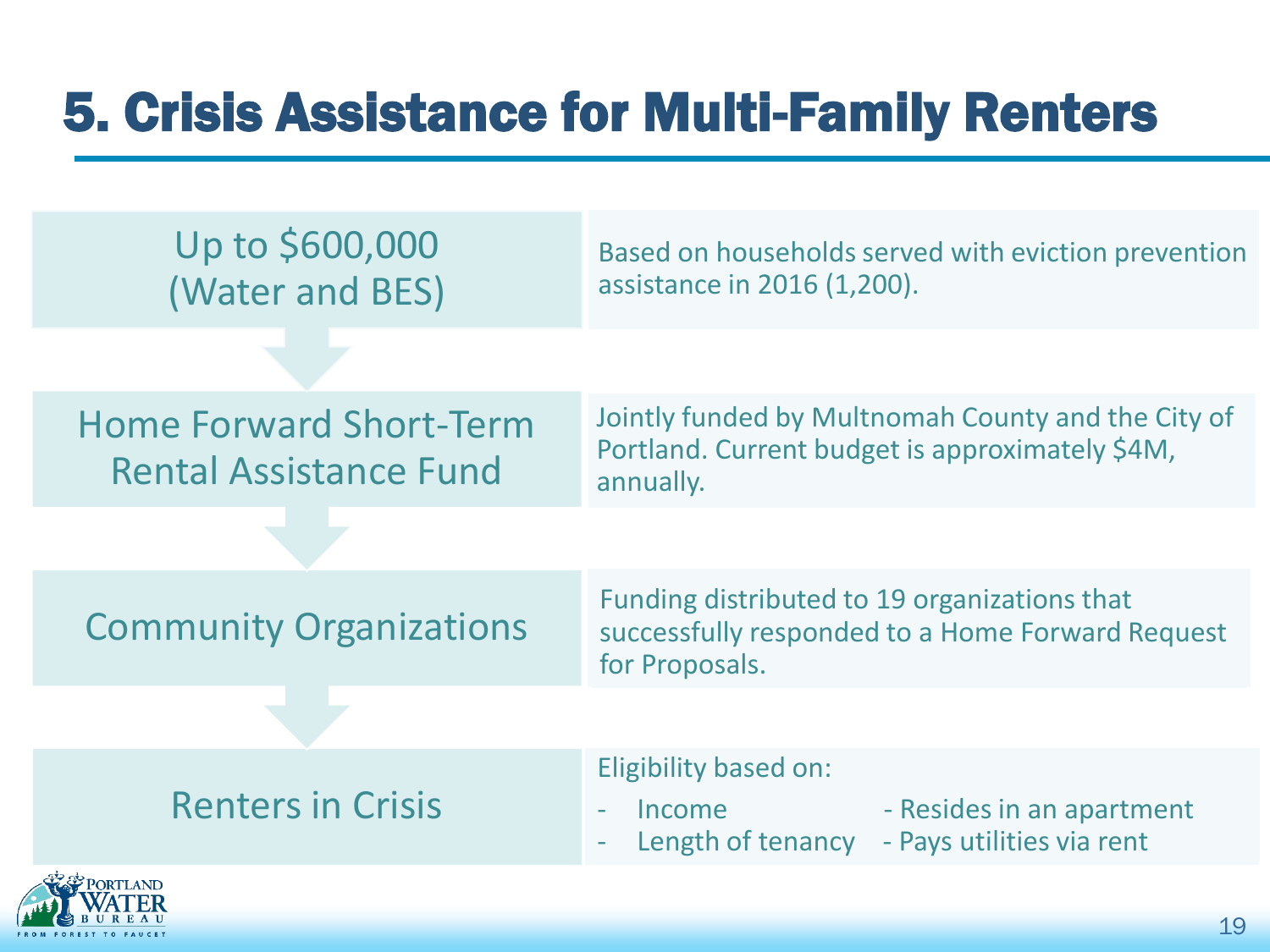#### **Benefits**

- Reaches low-income customers without accounts/individual meters
- Meets the *Anderson* Test
- Limited bureau administration
- Invests in a proven program with a trusted City partner